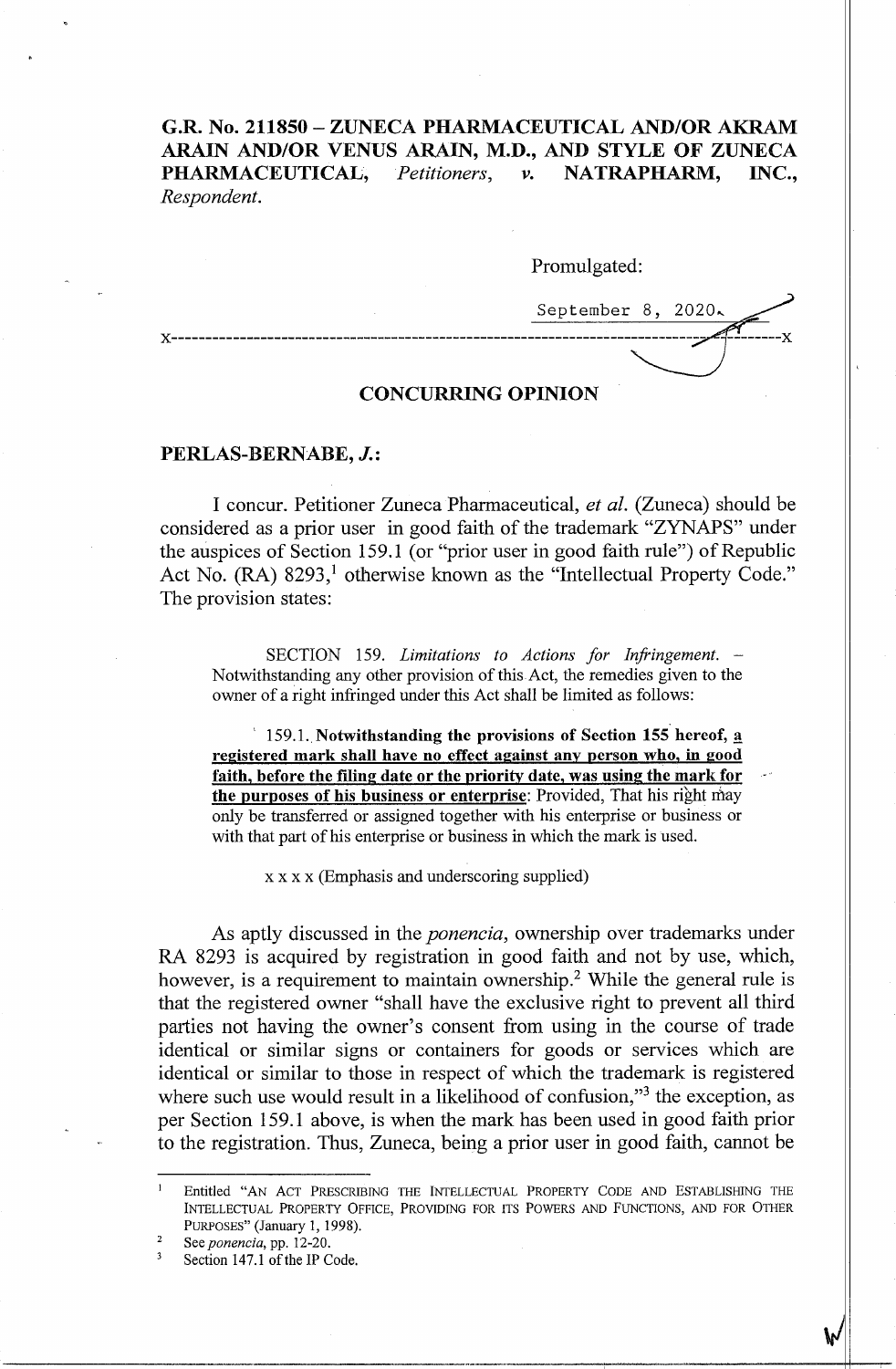## Concurring Opinion 2 G.R. No. 211850

held liable for trademark infringement nor its use of the said mark be enjoined, notwithstanding the existence of a confusingly similar trademark "ZYNAPSE" which has been duly registered in the name of respondent Natrapharm, Inc. (Natrapharm).

I write, however, to express my sentiments regarding the apparent dissonance between the "prior user in good faith rule" and the current trademark registration regime under the IP Code. To my mind, this rule, while indeed provided for under the IP Code, appears to stray from the overarching impetus of stability and uniformity which had in fact, prompted the shift of our trademark acquisition regime from being based on use to being based on registration.

To recount, under our old "Trademark Law" (RA 166<sup>4</sup>), which was passed on June 20, 1947, and amended by RA  $638<sup>5</sup>$  on June 11, 1951, ownership of trademarks was acquired through actual use:

Sec. 2-A. *Ownership of trade-marks, trade-names and servicemarks; how acquired.* — Anyone who lawfully produces or deals in merchandise of any kind or who engages in any lawful business, or who renders any lawful service in commerce, **by actual use thereof in manufacture or trade, in business, and in the service rendered,** may appropriate to his exclusive use a trade-mark, a trade-name, or a servicemark not so appropriated by another, to distinguish his merchandise, business or service from the merchandise, business or services of others. The ownership or possession of a trade-mark, trade-name, service-mark, heretofore or hereafter appropriated, as in this section provided, shall be recognized and protected in the same manner and to the same extent as are other property rights known to the law. (Emphasis supplied)

On August 12, 1965, the Philippines acceded to the Paris Convention for the Protection of Industrial Property (Paris Convention), which entered into force with respect to the Philippines on September 27, 1965.<sup>6</sup> Primarily, the Paris Convention sought to ensure that intellectual works in one's jurisdiction were sufficiently protected in other countries. <sup>7</sup>Further, **the Paris** 

### Article 2

### National Treatment for Nationals of Countries of the Union

(1) Nationals of any country of the Union shall, as regards the protection of industrial property, enjoy in all the other countries of the Union the advantages that their respective laws now grant, or may hereafter grant, to nationals; all without prejudice to the

<sup>4</sup>Entitled "AN ACT TO PROVIDE FOR THE REGISTRATION AND PROTECTION OF TRADE-MARKS, TRADE-NAMES AND SERVICE-MARKS, DEFINING UNFAIR COMPETITION AND FALSE MARKING AND PROVIDING REMEDIES AGAINST THE SAME, AND FOR OTHER PURPOSES."

Entitled "AN ACT TO AMEND SECTIONS FOUR AND THIRTY-SEVEN OF, AND TO ADD NEW SECTIONS TWO-A, NINE-A, TEN-A, NINETEEN-A, AND TWENTY-ONE-A, AND NEW CHAPTERS II-A-THE PRINCIPAL REGISTER, AND IV-A-THE SUPPLEMENTAL REGISTER TO REPUBLIC ACT NUMBERED ONE HUNDRED AND SIXTY-SIX, ENTITLED 'AN ACT TO PROVIDE FOR THE REGISTRATION AND PROTECTION OF TRADE-MARKS, TRADE-NAMES AND SERVICE-MARKS, DEFINING UNFAIR COMPETITION AND FALSE MARKING AND PROVIDING REMEDIES AGAINST THE SAME, AND FOR OTHER PURPOSES."'

See <http://www.wipo.int/treaties/en/ShowResults.jsp?treaty id=2>.

<sup>&</sup>lt;https://www.wipo.int/treaties/en/ip/paris/>; See Article 2 of the Paris Convention: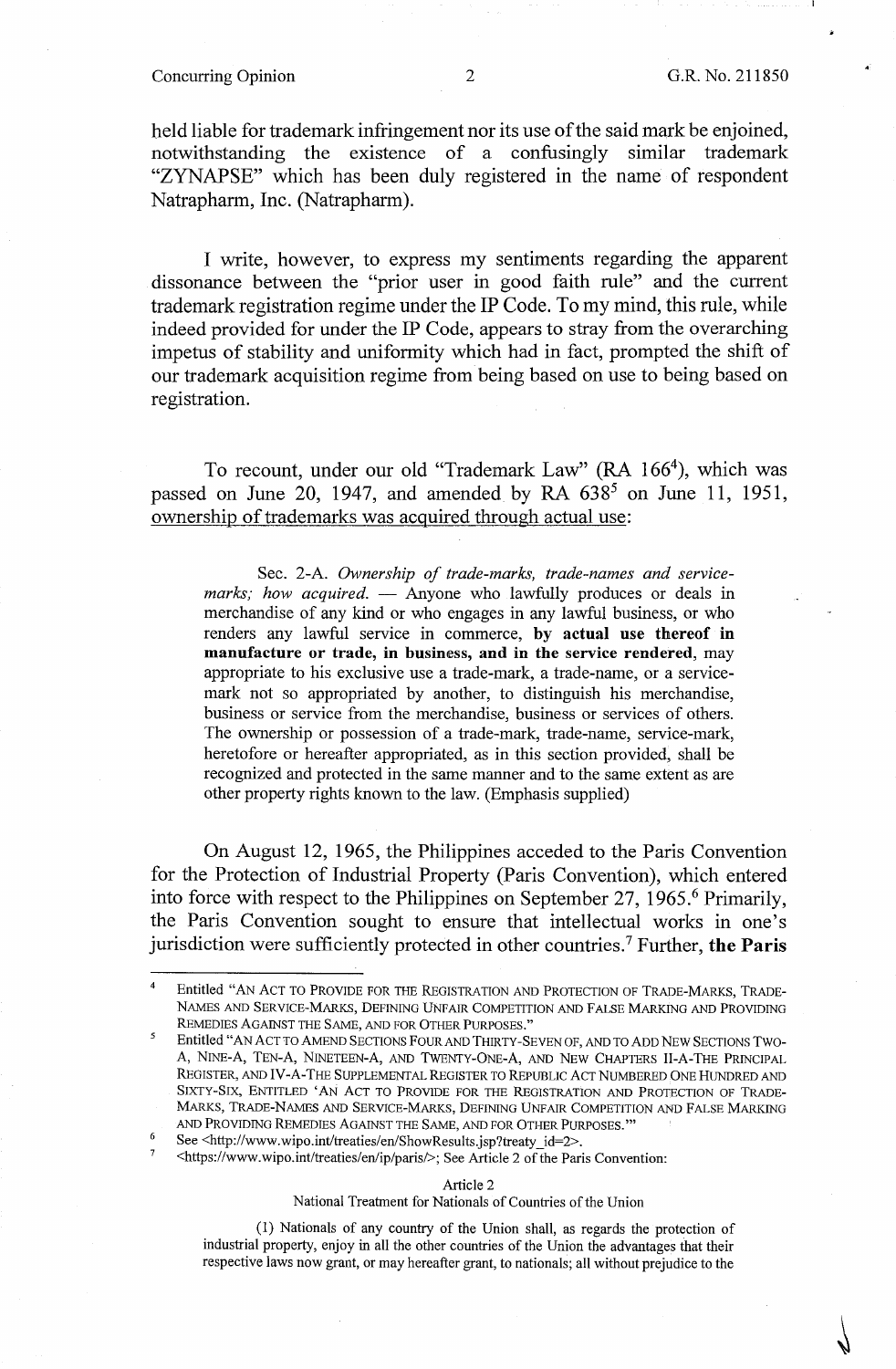**Convention highlighted registration as a means of ensuring protection of trademarks across member-states<sup>8</sup>**and likewise, mandated the international protection of "well-known marks."<sup>9</sup>

Later, on April 15, 1994, the Philippines adopted the Agreement on the Trade-Related Aspects of Intellectual Property Rights (TRIPS Agreement) in furtherance of the Paris Convention, among other intellectual property treaties.<sup>10</sup> It entered into force with respect to World Trade Organization

xxxx 8 Article 6 and *6quinquies* of the Paris Convention read:

Article 6

Marks: Conditions of Registration; Independence of Protection of Same Mark in Different Countries

(1) The conditions for the filing and registration of trademarks shall be determined in each country of the Union by its domestic legislation.

xxxx

(3) A mark duly registered in a country of the Union shall be regarded as independent of marks registered in the other countries of the Union, including the country of origin.

xxxx

# Article 6quinquies

Marks: Protection of Marks Registered in One Country of the Union in the Other Countries of the Union

A.

(1) Every trademark duly registered in the country of origin shall be accepted for filing and protected as is in the other countries of the Union, subject to the reservations indicated in this Article. Such countries may, before proceeding to final registration, require the production of a certificate of registration in the country of origin, issued by the competent authority. No authentication shall be required for this certificate.

(2) Shall be considered the country of origin the country of the Union where the applicant has a real and effective industrial or commercial establishment, or, if he has no such establishment within the Union, the country of the Union where he has his domicile, or, if he has no domicile within the Union but is a national of a country of the Union, the country of which he is a national.

### xxxx

<sup>9</sup> Article 6<sup>bis</sup> of the Paris Convention reads:

### Article 6bis

### Marks: Well-Known Marks

(1) The countries of the Union undertake, ex officio if their legislation so permits, or at the request of an interested party, to refuse or to cancel the registration, and to prohibit the use, of a trademark which constitutes a reproduction, an imitation, or a translation, liable to create confusion, of a mark considered by the competent authority of the country of registration or use to be well known in that country as being already the mark of a person entitled to the benefits of this Convention and used for identical or similar goods. These provisions shall also apply when the essential part of the mark constitutes a reproduction of any such well-known mark or an imitation liable to create confusion therewith.

#### **xxxx**

Articles 2 and 5 of the TRIPS Agreement read:

**ARTICLE 2** Intellectual Property Conventions

rights specially provided for by this Convention. Consequently, they shall have the same protection as the latter, and the same legal remedy against any infringement of their rights, provided that the conditions and formalities imposed upon nationals are complied with.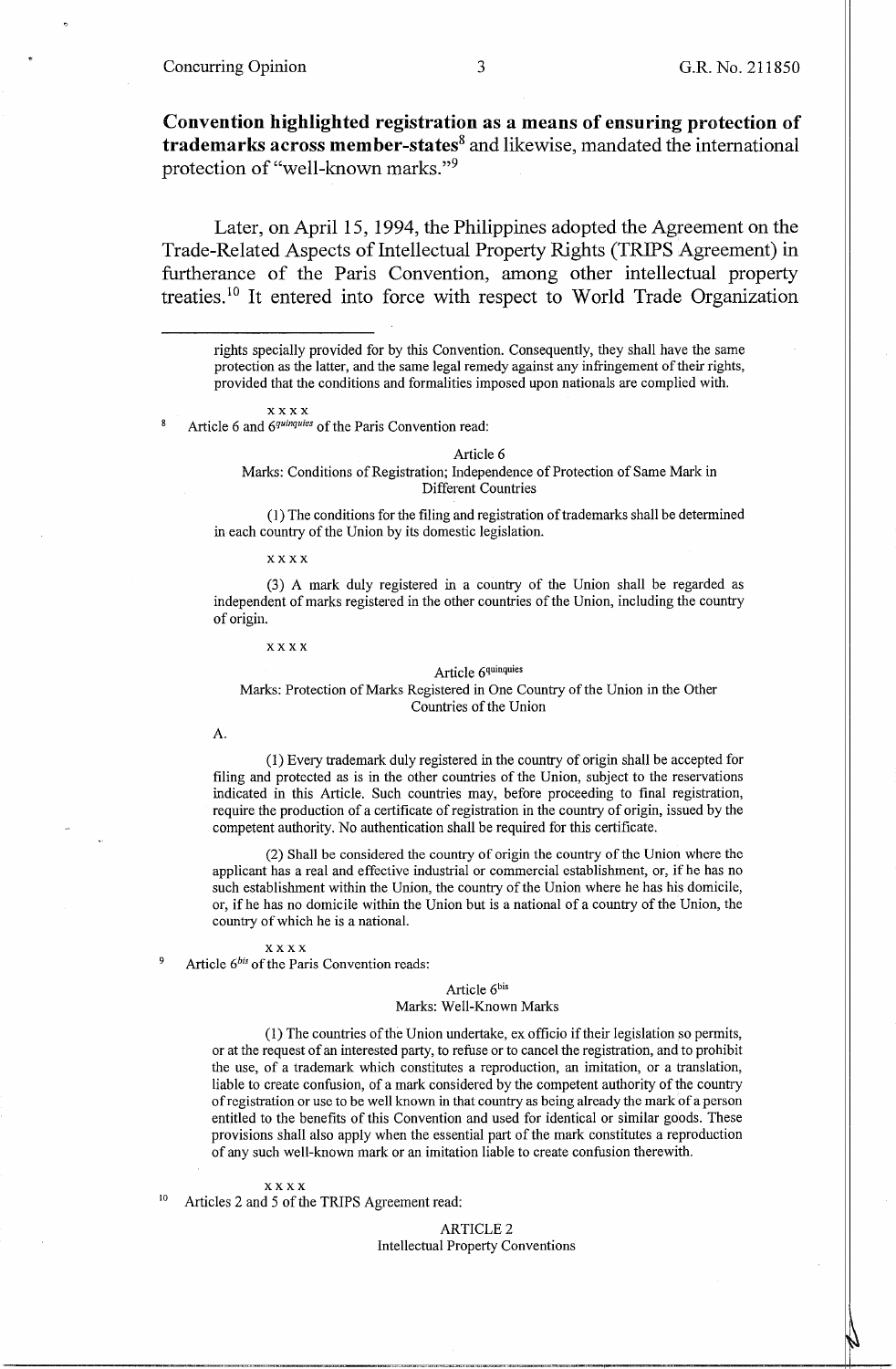## Concurring Opinion 4 G.R. No. 211850

•

(WTO) members, including the Philippines, upon the WTO's founding on January 1, 1995. Mainly, the TRIPS Agreement sought **"to reduce distortions and impediments to international trade, x x x taking into account the need to promote effective and adequate protection of intellectual property rights**  $x x x''$ **<sup>11</sup>** and recognized the need for new rules and disciplines concerning **"adequate standards and principles concerning the availability, scope and use of trade-related intellectual property rights.**"<sup>12</sup> Thus, to this end, the TRIPS Agreement pushed for a shift to a "registration system" as a means of acquiring exclusive rights over trademarks. 13

1. In respect of Parts II, III and IV of this Agreement, Members shall comply with Articles 1 through 12, and Article 19, of the Paris Convention (1967).

### xxxx

### **ARTICLE 5**

## Multilateral Agreements on Acquisition or Maintenance of Protection

The obligations under Articles 3 and 4 do not apply to procedures provided in multilateral agreements concluded under the auspices of WIPO relating to the acquisition or maintenance of intellectual property rights.<br>
<sup>11</sup> See preambular statement of the TRIPS.<br>
<sup>12</sup> L4

- 
- Id.

<sup>13</sup> See Articles 15 and 16 (1) of the TRIPS Agreement, which read:

### ARTICLE 15 Protectable Subject Matter

1. Any sign, or any combination of signs, capable of distinguishing the goods or services of one undertaking from those of other undertakings, shall be capable of constituting a trademark. Such signs, in particular words including personal names, letters, numerals, figurative elements and combinations of colours as well as any combination of such signs, **shall be eligible for registration as trademarks.** Where signs are not inherently capable of distinguishing the relevant goods or services, Members may make registrability depend on distinctiveness acquired through use. Members may require, as a condition of registration, that signs be visually perceptible.

2. Paragraph 1 shall not be understood to prevent a Member from denying registration of a trademark on other grounds, provided that they do not derogate from the provisions of the Paris Convention (1967).

3. Members may make registrability depend on use. **However, actual use of a trademark shall not be a condition for filing an application for registration.** An application shall not be refused solely on the ground that intended use has not taken place before the expiry of a period of three years from the date of application.

4. The nature of the goods or services to which a trademark is to be applied shall in no case form an obstacle to registration of the trademark.

5.Members shall publish each trademark either before it is registered or promptly after it is registered and shall afford a reasonable opportunity for petitions to cancel the registration. In addition, Members may afford an opportunity for the registration of a trademark to be opposed.

# ARTICLE 16

Rights Conferred

1. The **owner of a registered trademark** shall have the **exclusive right** to prevent all third parties not having the owner's consent from using in the course of trade identical or similar signs for goods or services which are identical or similar to those in respect of which the trademark is registered where such use would result in a likelihood of confusion. In case of the use of an identical sign for identical goods or services, a likelihood of confusion shall be presumed. **The rights described above shall not prejudice any existing prior rights, nor shall they affect the possibility of Members making rights available on the basis of use.** 

xx x x (Emphases and underscoring supplied)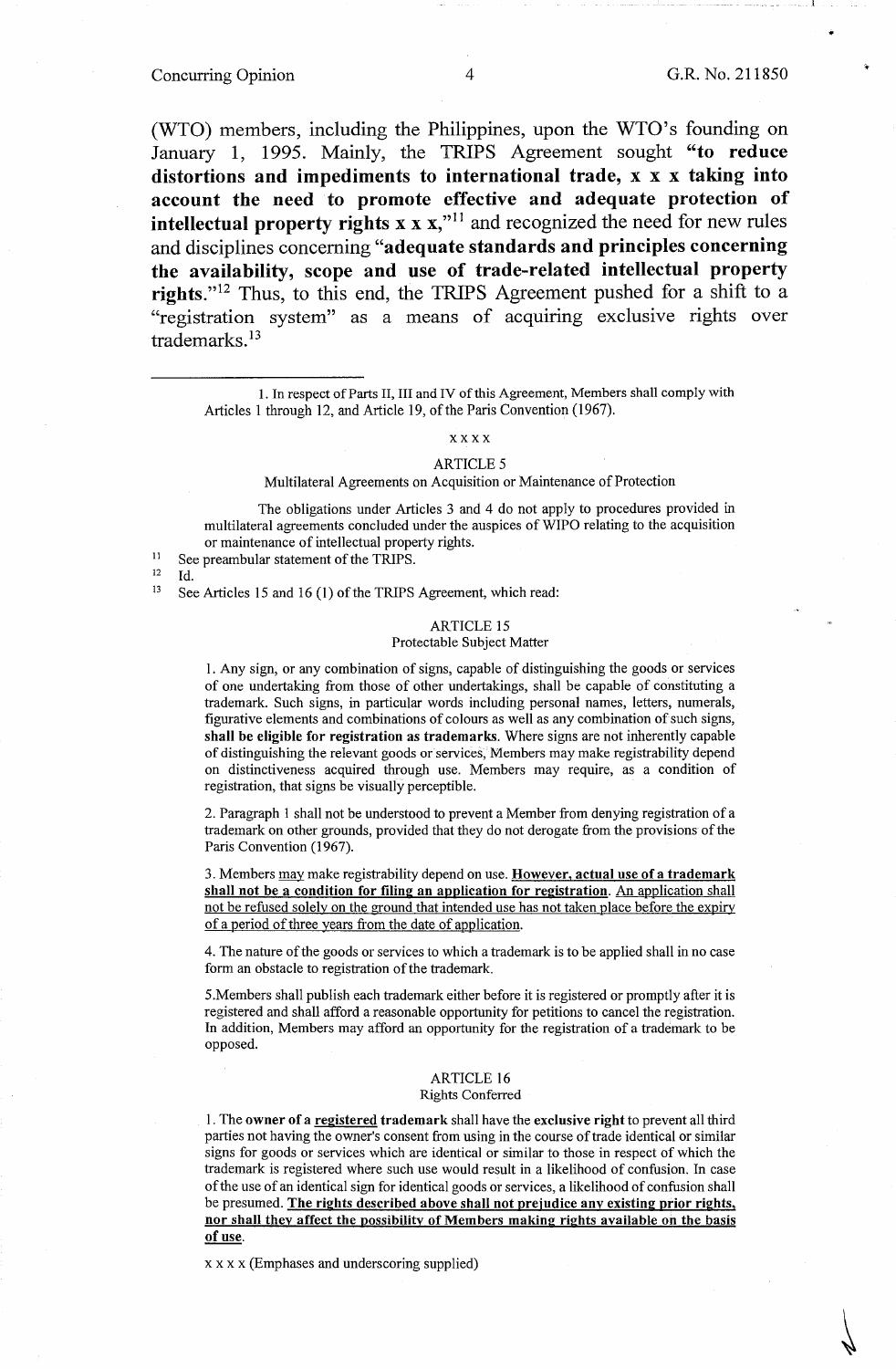As I see it, registration, as compared to use, denotes a standardized procedure to determine, on both domestic and international levels, at what point in time has a person acquired ownership of a trademark to the exclusion of others. Because "registration" is a formal, definite, and concrete act that is processed through official State institutions, whereas "use" is arbitrary individual action that remains subject to evidentiary proof, the protection of trademark rights is therefore more stable and uniform with the former.

On June 6, 1997, RA 8293 was passed. Among others, it provided for the shift from the old "use-based" system under RA 166, as amended, to a "registration-based" system of acquiring rights over of a trademark. The .pertinent provision which reflects this is Section 122 of the IP Code:

Section 122. *How Marks are Acquired.* - The rights in a mark shall be acquired **through registration** made validly in accordance with the provisions of this law.

As may be gleaned from the legislative deliberations, the main reason behind abandoning the old rule that use is a pre-requisite for the registration of a trademark was for the Philippines to comply with its international obligations under the foregoing agreements which introduced a system of trademark registration. 14 Likewise, legislators envisioned that the registration

## **Deliberations on House Bill No. 8098**

Mr. Gonzales. I was informed, Madam Speaker, that the information of the honorable Gentleman representing the Peasant Sector is not accmate. **The provision of the codified IPR is in compliance with TRIPS Agreement, no more and no less.** 

Mr. Montemayor. Yes. Well, the reason I am raising that, Madam Speaker, is the 1991 agreement between the Philippines and the US is an executive agreement to my knowledge, and, therefore, the legislatme is not duty bound to accept everything or even to accept anything in that agreement. Now, subsequently in 1994 a TRIPS Agreement was concluded, the Philippines acceded to it. I just wanted to find out if **the provisions in this bill incorporate only that we are duty bound to incorporate under the 1994 TRIPS Agreement.** 

Mr. Gonzales. That is correct, Madam Speaker. (emphases supplied)

### **Sponsorship Speech of Senator Roco for Senate Bill No. 1719**

Senator Roco. xx x **To comply with TRIPS and other international commitments, this bill no longer requires prior use of the mark as a requirement for filing a trademark application.** It **also abandons the rule that ownership of a mark is acquired through use by now requiring registration of the mark in the Intellectual Property Office.**  Unlike the present law, it establishes one procedme for the registration of marks. **This feature will facilitate the registration of marks.** (Emphasis supplied)

**Fact Sheet attached to Committee Report No. 620 on House Bill No. 8098, submitted by the Committee on Economic Affairs and Committee on Trade and Industry** 

Part III: The Law on Trademarks, Service Marks and Trade Names. The current law governing trademarks, RA 166, which came into force on June 1947, provides that ownership of trademark is acquired through use. **However, by virtue of the Lisbon Act of the Paris Convention for the Protection of Industrial Property, our country was** 

<sup>&</sup>lt;sup>14</sup> Pertinent portions on the House of Representatives deliberations of House Bill No. 8098, the sponsorship speech of Senator Roco for Senate Bill No. 1719, and the fact sheet attached to the committee report on House Bill No. 8098 respectively read: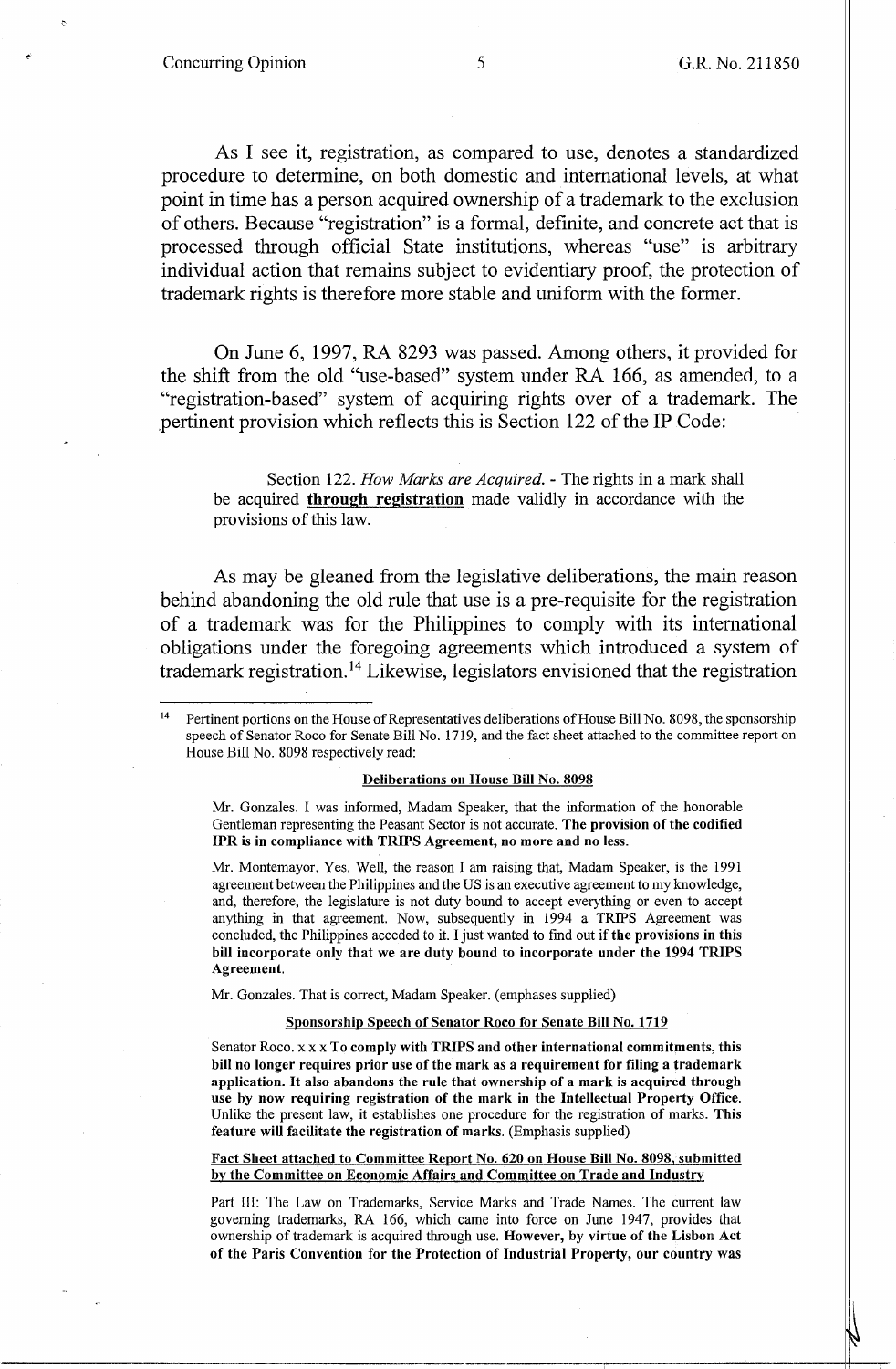## Concurring Opinion 6 G.R. No. 211850

- "

•

system would actually free the Intellectual Property Office (IPO) from having to adjudicate the circumstances surrounding the creation of the trademark in · order to determine its true owner.<sup>15</sup> Accordingly, it may therefore be discerned that the shift to a trademark acquisition regime based on registration is premised on practical considerations 0f stability and uniformity. Indeed, while it may be true that intellectual property is a creation of the mind and hence, conceptually acquired through use, our present laws recognize that, *by legal fiction*, ownership acquisition must be reckoned from the more definite and concrete act of registration; otherwise, trademark ownership may always be subject to adverse claims of other parties who insist that they were the first ones who have thought of and used a certain intellectual property and hence, entrench uncertainty, if not chaos, *to* the regulatory and even commercial aspects of trademark protection. <sup>1</sup>

Nonetheless, it must be clarified that the shift from the old "use-based" system under RA 166, as amended, to a "registration-based" system of acquiring rights over trademark under RA 8293 did not entirely take away the importance of use in the realm of trademark ownership. For instance, under Section  $124.2^{16}$  of RA 8293, the applicant or registrant of a trademark is required, within three (3) years from the filing date of its application, to file before the IPO a **declaration of actual use** (DAU) of the mark with evidence to that effect. Similarly, Section  $145^{17}$  of the same Code requires the filing of

Our adherence to the Paris Convention binds us to protect well-known marks. Unfortunately, the provisions of Art 6bis of the Paris Convention on this matter are couched in broad terms which are not defined in the Convention. This has given rise to litigation between local businessmen using the mark and foreigners who own the well-known marks. The conflicting decisions of our courts on this issue aggravates the situation.

**The Bill proposes solutions to these problems by mandating that prior use of the mark is no longer a requirement for filing a trademark application.** It **also abandons the rule that the ownership of a mark is acquired through use but rather through registration of the mark in the BPTTT.** Unlike the current regime, it establishes only one procedure in the registration of marks. **The removal of prior use as a condition for filing the application also facilitates greatly the registration of marks.** Likewise, the Bill provides that use or registration in the Philippines is not a requirement for the protection of well-known marks there, and if registered in the Philippines, the registration can prohibit its use by another in connection with goods or services that are identical or similar with those in respect to which the registration is applied for. This resolves many of the questions that have remained unanswered by existing statute and jurisprudence.

the Guestions of Representatives Deliberations, House Bill No. 8098, November 12, 1996, p. 499.<br><sup>16</sup> Item 124.2, Section 124 of RA 8293 reads:

Section 124. *Requirements of Application.* – x x x

xxxx

124.2. The applicant or the registrant shall file a declaration of actual use of the mark with evidence to that effect, as prescribed by the Regulations within three (3) years from the filing date of the application. Otherwise, the application shall be refused or the mark shall be removed from the Register by the Director.

<sup>17</sup> Section 145 of RA 8293 reads:

**obliged to introduce a system of registration of marks of nationals of member countries of the Paris Convention which is based no longer on use in the Philippines but on foreign registration.** This procedure is defective in several aspects: first, it provides to a foreign applicant procedure which is less cumbersome compared to that required of local applicants who need to establish prior use as a condition for filing a trademark application; and second, it is incompatible with the "based on use" principle which is followed in RA 166.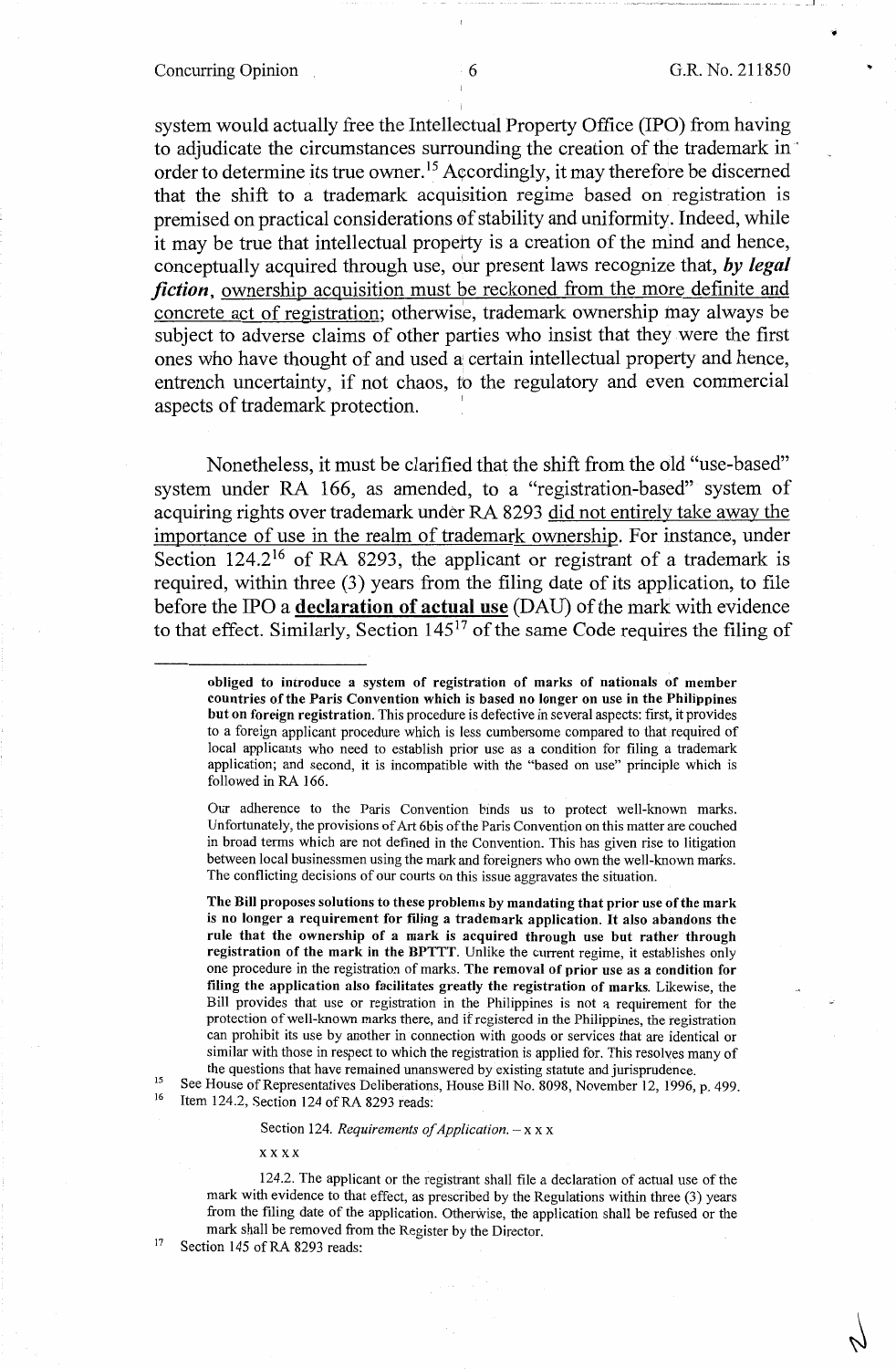## Concurring Opinion 7 G.R. No. 211850

the same declaration within one (1) year from the fifth anniversary of the date of registration of such trademark. Alternatively, the applicant/registrant may file a declaration of non-use (DNU) if there are justifiable circumstances for doing so. 18 Failure to file a DAU/DNU within the prescribed period will result in the automatic refusal of the application or cancellation of registration of the mark, as the applicant/registrant is considered to have abandoned and/or withdrawn any right/s that he/she has over the trademark.<sup>19</sup> In all of these regulatory facets, however, use is relevant to maintain ownership of the trademark, as opposed to its acquisition, which, as mentioned, is reckoned upon good faith registration.

At this juncture, it is important to stress that in order to be considered as a valid mode of ownership acquisition, **registration of a trademark under the provisions of RA 8293 must be made in good faith.** The good faith of the registrant is a legal pre-requisite and delimitation, without which registration is not considered to have been validly made and consequently, nullifies the registrant's ownership acquisition.

Generally speaking, "[g]ood faith is an intangible and abstract quality with no technical meaning or statutory definition, and it encompasses, among other things, an honest belief, the absence of malice and the absence of design to defraud or to seek an unconscionable advantage. It implies honesty of intention, and freedom from knowledge of circumstances which ought to put the holder upon inquiry. The essence of good faith lies in an honest belief in the validity of one's right, ignorance of a superior claim and absence of intention to overreach another."<sup>20</sup>

As applied to trademark registration, one should be considered a registrant in good faith if there is no showing that he knew of any prior creation, use, or registration of another of an identical or similar mark at the time of registration. Otherwise, if he had such knowledge, then he is not considered as a registrant in good faith, which thus negates his ownership over the trademark registered in his name. To reiterate, when a registration is not in good faith, it is not considered as a valid registration and hence, no ownership rights are acquired in the first place. In this regard, the registrant in bad faith is divested of ownership **not because of the oppositor's prior use of the mark,** but rather, because the legal requisite of a registration in good faith was not complied with. Simply put, a registration not in good faith is

ż,

SECTION 145. *Duration.* - A certificate of registration shall remain in force for ten (10) years: *Provided,* That the registrant shall file a declaration of actual use and evidence to that effect, or shall show valid reasons based on the existence of obstacles to such use, as prescribed by the Regulations, within one (1) year from the fifth anniversary of the date of the registration of the mark. Otherwise, the mark shall be removed from the

Register by the Office. 18 See Dissenting Opinion of Associate Justice Lazaro-Javier, p. 7.<br><sup>19</sup> See *Birkenstock Orthopaedie GMBH and Co. KG (formerly Birkenstock Orthopaedie GMBH) v. Philippine Shoe Expo Marketing Corporation,* 721 Phil. 867, 878 (2013). See also *ABS-CBN Publishing, Inc. v. Director of the Bureau of Trademarks,* G.R. No. 217916, June 20, 2018, 867 SCRA 244, 263- 264. 20 *Ochoa v. Apeta,* 559 Phil. 650, 655-656 (2007).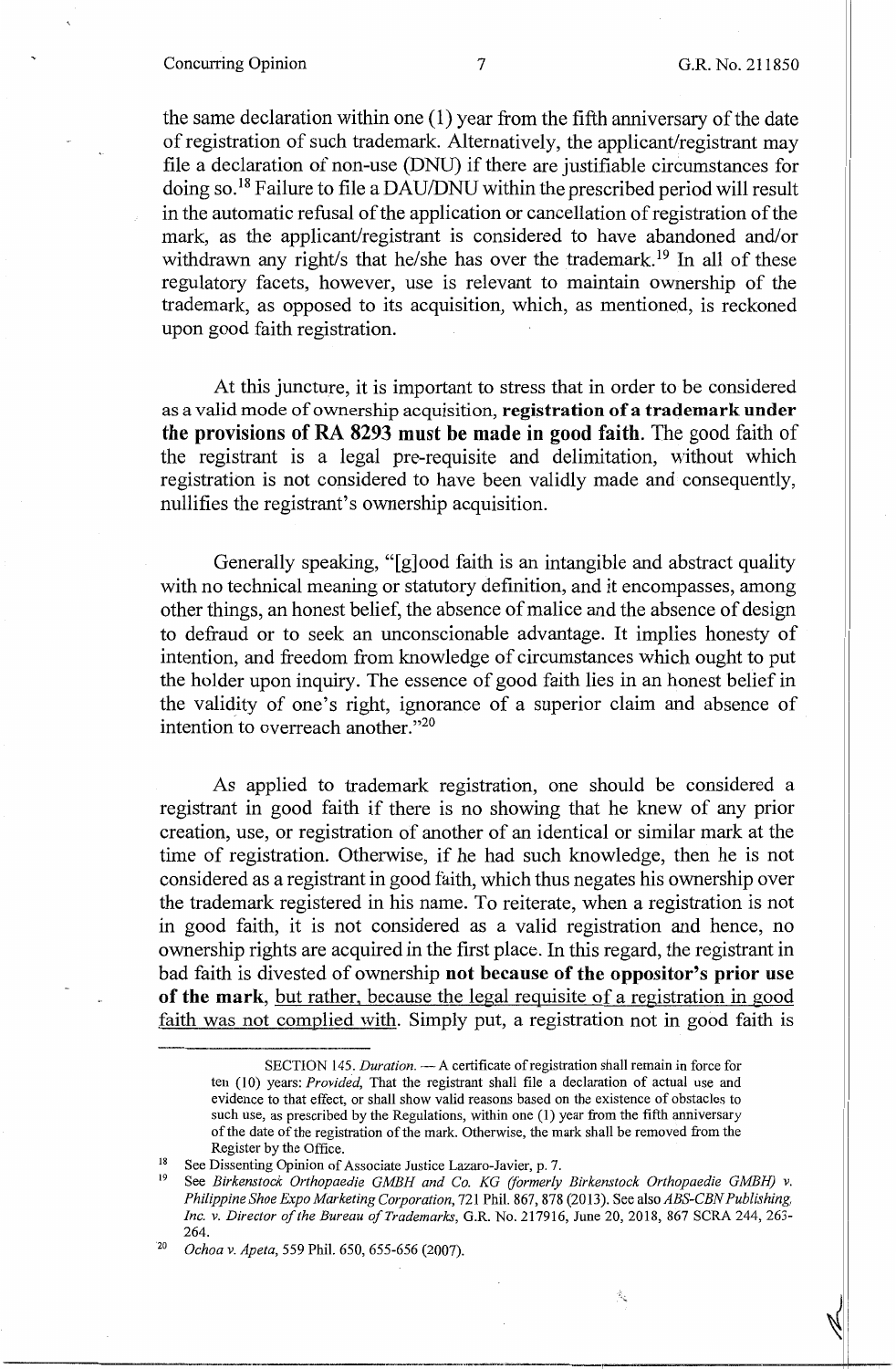## Concurring Opinion 8 G.R. No. 211850

equivalent to no registration at all and hence, no ownership rights were transmitted.

At the risk of belaboring the point, registration was a move towards a more stable and uniform system of trademark protection based on a standardized procedure that is recognized between and among nationals of the member states privy to the TRIPS and the Paris Convention, among others. The regime of registration is a legal fiction that is based on practical considerations of stability and uniformity. Our policy makers needed to devise a way to address the uncertain scenario where any person can loosely assert ownership of trademarks through intellectual creation and use, and thus, perpetually subject another person's intellectual property to an adverse claim.

*However, as I have earlier intimated, the "prior user in good faith* ·• *rule" under Section 159.1 appears to stray from these practical considerations of stability and uniformity.* As it is currently formulated, Section 159.1 states that **"[n]otwithstanding the provisions of Section 155 hereof,** a registered mark shall have **no effect** against any person who, in good faith, before the filing date or the priority date, was using the mark for the purposes of his business or enterprise." To be sure, Section 155 of the IP Code enumerates all the rights of a registered owner of a trademark:

Section 155. *Remedies; Infringement*. - Any person who shall, without the consent of the owner of the registered mark:

155.1. Use in commerce any reproduction, counterfeit, copy, or colorable imitation of a registered mark or the same container or a dominant feature thereof in connection with the sale, offering for sale, distribution, advertising of any goods or services including other preparatory steps necessary to carry out the sale of any goods or services on or in connection with which such use is likely to cause confusion, or to cause mistake, or to deceive; or

155 .2. Reproduce, counterfeit, copy or colorably imitate a registered mark or a dominant feature thereof and apply such reproduction, counterfeit, copy or colorable imitation to labels, signs, prints, packages, wrappers, receptacles or advertisements intended to be used in commerce upon or in connection with the sale, offering for sale, distribution, or advertising of goods or services on or in connection with which such use is likely to cause confusion, or to cause mistake, or to deceive, shall be liable in a civil action for infringement by the registrant for the remedies hereinafter set forth: Provided, That the infringement takes place at the moment any of the acts stated in Subsection 155.1 or this subsection are committed regardless of whether there is actual sale of goods or services using the infringing material.

**"No effect" means that the prior user in good faith is not only completely insulated from a criminal prosecution for trademark infringement, it also means that he can continue to use the mark simultaneous with the registered owner's own use.** The only condition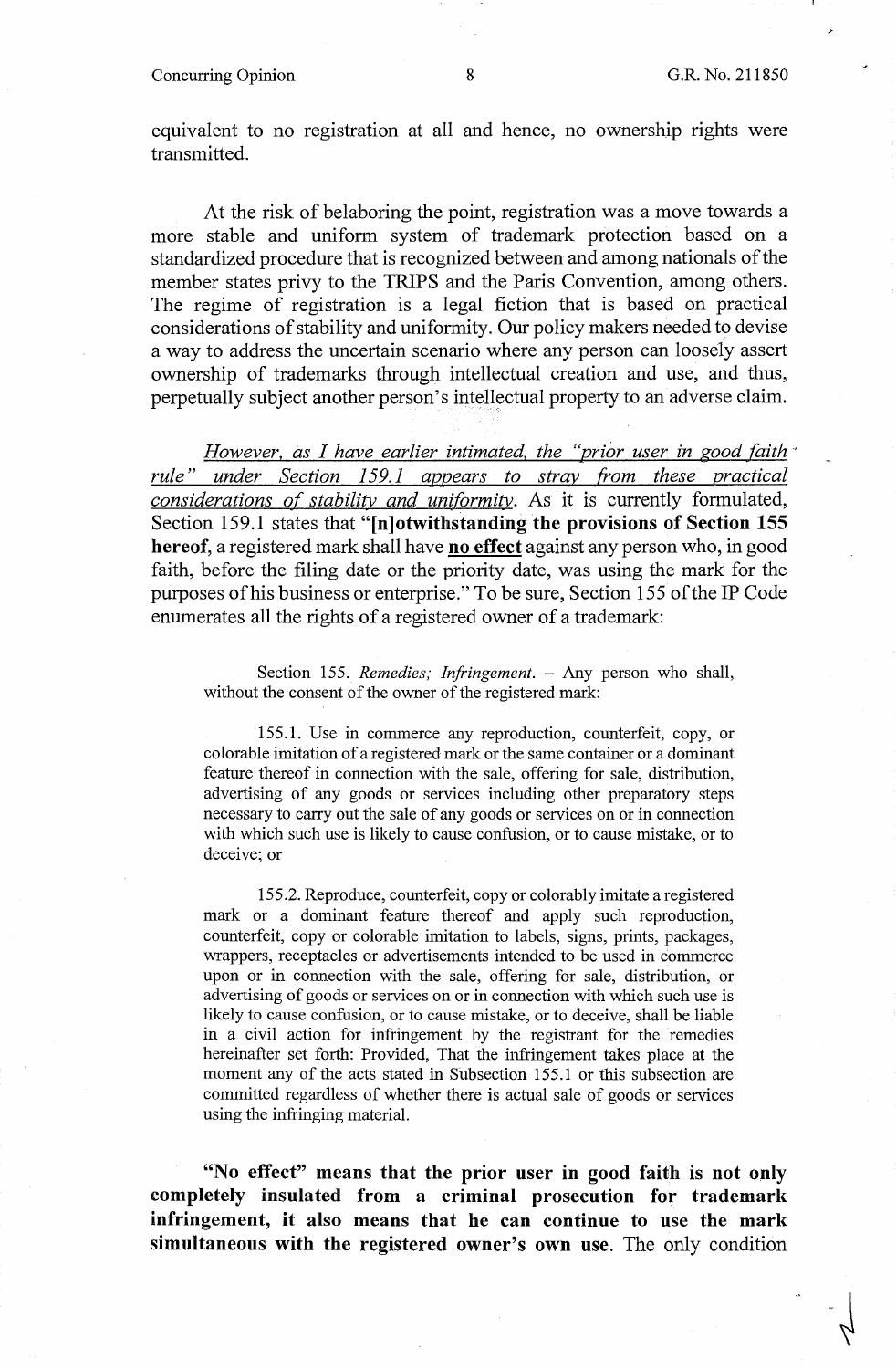## Concurring Opinion 9 G.R. No. 211850

given to a prior user in good faith is that "his right may only be transferred or assigned together with his enterprise or business or with that part of his enterprise or business in which the mark is used."21 *To my mind, the concept of good faith underlying Section 159.1 of the IP Code should only go as far as negating the criminal intent of the prior user in good faith and hence, be considered as a defense in a criminal case for infringement. But because of the sweeping language of the law, i.e., no effect, Section 159.1 appears to create an anomalous situation where a person who never registers his mark is still allowed to propagate, on a commercial level, his rights to the trademark even as against a person who has fully complied with the legally prescribed process of duly registering his rights pursuant to the IP Code.* 

Indeed, by having a safe harbor provision that cuts across both criminal and civil aspects of an action for infringement, Section 159.1 therefore, on the one hand, practically incentivizes lackadaisical business owners to simply not register their trademarks by conveniently claiming earlier use. On the other hand, vigilant business owners who have duly complied with the law have to suffer the prejudice of having the goodwill of their registered trademarks diluted because of the existence of other unregistered trademarks regardless of whether they cover goods that compete with their own. Not only that, the public is also faced with the quandary of having two confusingly similar trademarks in the market which, pursuant to Section 159.1, would be legally sanctioned. **This danger of public confusion is, in fact, greatly magnified in this case because two (2) medicines,** *i.e.,* **Zuneca's** *carbamazepine* **under the trademark "ZYNAPS" and Natrapharm's** *citicoline* **under the trademark "ZYNAPSE," are allowed to be publicly sold under confusingly similar trademarks, notwithstanding the difference in their usage,** *i.e.,* **epilepsy for ZYNAPS and stroke for ZYNAPSE.** Clearly, these precarious situations created by Section 159 .1 of the IP Code run anathema to the objectives of stability and uniformity which motivated the Philippines' shift from a regime of use to registration as discussed above.

Notably, the "prior user in good faith rule" was part of both House Bill No. 8098 and Senate Bill No. 1719, which were the precursor bills of the IP Code.<sup>22</sup> However, it is interesting to note that after a careful scrutiny of the

<sup>21</sup> Section 159.1 of the IP Code.<br><sup>22</sup> House Bill No. 8098 and Senate Bill No. 1719 provide:

### **House Bill No. 8098**

Section 139. *Limitations to Actions for Infringement.* - Notwithstanding any other provision of this Act, the remedies given to the owner of a right infringed under this Act shall be limited as follows:

(a) Notwithstanding the provisions of Section 135 hereof, a registered mark shall have no effect against any person (prior user) who, in good faith, before the filing date or, where the priority is claimed, the priority date of the application on which the mark is registered, was using the mark for the purposes of his business or enterprise: *Provided,* his right may only be transferred or devolved together with his enterprise or business or with that part of his enterprise or business in which the use of the mark has been made thereof.

xxxx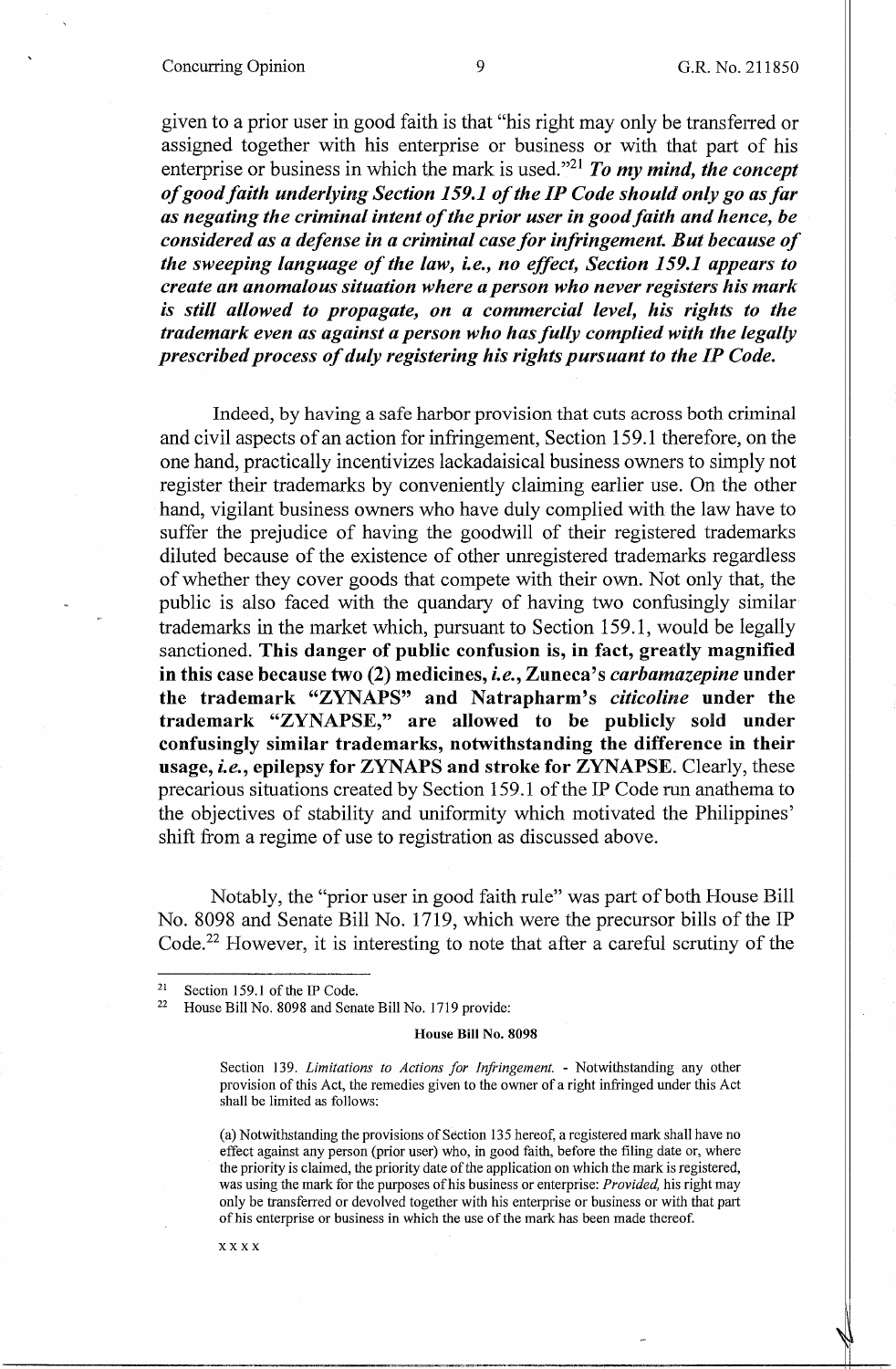## Concurring Opinion 10 G.R. No. 211850

deliberations, there exists no explicit discussion or interpellation regarding the intent behind Section 159.1 of the IP Code. As above-mentioned, part of the thrust in the shift from the "use" system to the "registration" system is to comply with our obligations under international agreements, $23$  and to align ourselves with the majority of countries who are signatories thereto.<sup>24</sup> The goal of the shift is to achieve "a uniform, universal standard insofar as the trademark, the patents, and the copyright laws are concemed,"25 and to "reduce distortions and impediments to international trade, and [take] into account the need to promote effective and adequate protection of intellectual property rights x x  $x$ .<sup>26</sup> However, the prior user exception under Section 159.1, as it is currently framed, does not appear to further this thrust as its application can actually lead to confusion and the dilution of the rights of the actual registered owner. In contemplation, it would have made sense if Section 159 .1 was established as a mere transitory provision to bridge the gap between the former "use-based" system and the· new "registration-based" system insofar as protecting vested rights that have already been acquired through use, *sans* registration, under the old law. However, Section 236 of the IP Code, 27 reflecting Article 16, Section 2, Part II of the **TRIPS,** 28 is the provision which applies to rights acquired in good faith prior to its effectivity. Besides, Section 159.1 makes no mention of prior vested rights as it in fact, condones the continuing and prospective use of the mark priorly used in good faith with the only limitation as follows:

# Section 159. *Limitations to Actions for Infringemnet*.  $-x x x$ .

159.1. Notwithstanding the provisions of Section 155 hereof, a registered mark shall have no effect against any person who, in good faith, before the filing date or the priority date, was using the mark for the purposes of his business or enterprise: **Provided, That his right may only** 

### **Senate Bill No. 1719**

Section 148. *Limitations to Actions for Infringement.* - Notwithstanding any other provision of this Act, the remedies given to the owner of a right infringed under this Act shall be limited as follows:

148 .1 Notwithstanding the provisions of Section 144 hereof, a registered mark shall have no effect against any person who, in good faith, before the filing date or the priority date, was using the mark for the purposes of his business or enterprise: *Provided,* That his right may only be transferred or assigned together with his enterprise or business or with that part of his enterprise or business in which the mark is used.

- xxxx 23 See Sponsorship Speech of Senator Roco for Senate Bill No. 1719, Senate Records, October 8, 1996, pp. 131-132.<br>
House of Representatives Deliberations, House Bill No. 8098, January 23, 1997, p. 619.<br>
House of Representatives Deliberations, House Bill No. 8098, March 17, 1997, p. 727.<br>
See preambular statement of the TR
- 
- 
- 
- the enforcement of rights in patents, utility models, industrial designs, marks and works, acquired in
- <sup>28</sup> Article 16, Section 2, Part II of the TRIPS pertinently states:

## Article 6

### Rights Conferred

1. x x x The rights described above shall not prejudice any existing prior rights, nor shall they affect the possibility of Members making rights available on the basis of use.

xxxx